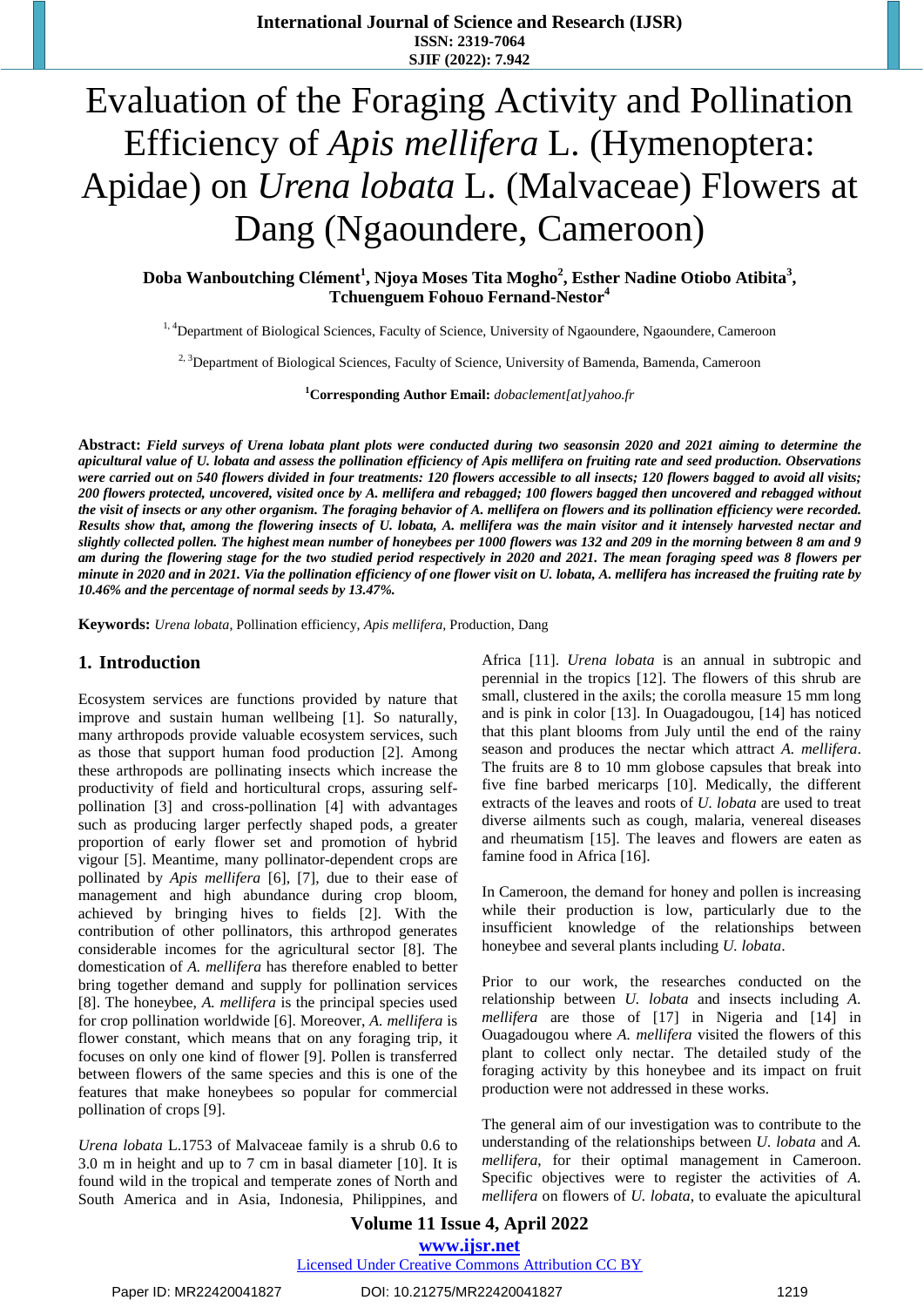value of this plant and to estimate the pollination efficiency of one flower visit of this bee on the Malvaceae.

# **2. Material and Methods**

#### **2.1. Biological material and site**

The animal material consisted of insect species naturally found in the environment of the study site and the plant material consisted of the flowering plants of *U. lobata* grown as spontaneous plants.

Field experiments were conducted during two seasons from June to July in 2020 and 2021 in order to identify insect visitors of *U. lobata*. These periods correspond to the peak of flowering season of *U. lobata*, in Dang, a village in the Vina Division, Adamawa Region of Cameroon. This Region is located within the high-altitude Guinean savannah agroecological zone; the climate is characterized by a rainy season (April to October) and a dry season (November to March), with an average annual rainfall of about 1500 mm; the mean annual temperature is 22°C, while the mean annual relative humidity is 70% [18]. The vegetation in the study site was represented by crops, ornamentals, hedge and native plants of the savannah and gallery forests.

#### **2.2. Determining the reproduction mode of** *Urena lobata*

In June 9<sup>th</sup>, 2020, 240 flowers of *U. lobata* at the bud stage were labeled among which 120 were left unprotected (treatment 1) and 120 were bagged using gauze bags (treatment 2) to prevent insect visits [19]. In June  $4<sup>th</sup>$ , 2021, the same treatments were set up (treatment 1' and 2').

For each studied year, ten days after the shading of the last labelled flower, the number of formed fruits was assessed in each treatment.

The fruiting index (*Fri*) was then calculated as described by [20]:  $Fri = Fb / Fa$ , where *Fbis* the number of formed fruits and *Fa* the number of viable flowers initially set.

The allogamy rate (*Alr*) from which derives the autogamy rate (*Atr*) was expressed as the difference in fruiting indexes between treatment X (unprotected flowers) and treatment Y (protected flowers) [21].

*Alr*= [(*Fi*X-*Fi*Y) / *Fi*X] \*100, where *Fi*X and *Fi*Y are respectively the mean fruiting indexes in treatment X and treatment Y.  $Art = 100 - Alr$ 

#### **2.3 Determination of the position of** *Apis mellifera* **in** *Urena lobata* **entomofauna**

Observations were conducted on 120flowers accessible to all insects (treatment 1 and 1'), every day, from  $9<sup>th</sup>$ to  $13<sup>th</sup>$  June 2020 and from  $4<sup>th</sup>$  to  $9<sup>th</sup>$  June 2021. For each year of observation, the number of open flowers in treatments1 and 1'was first recorded. Data were taken according to six daily time frames each day: 6-7 am, 8-9 am, 10-11 am, 12-1 pm, 2-3 pm and 4-5 pm. In a slow walk along all the flowers of treatments 1 and 1', all insects encountered on flowers were registered [22] and the cumulated results expressed as the number of visits to determine the relative frequency of each insect species in anthophilous entomofauna of *U. lobata* [23]. Data obtained were used to determine the frequency of visits (*Fi*) of each insect species on *U. Lobata*. For each study period,

 $Fi = [(Vi / Vt) * 100]$ , with *Vi* the number of visits of insect *i*on treatment with unprotected flowers and *Vt* the total number of insect visits of all recorded insect species on these flowers [20]. Specimens for all insect species, excluding *A. mellifera* were caught using insect net on unlabeled flowers and conserved in 70% ethanol, apart from butterflies that were preserved dry [24] for subsequent taxonomic identification.

#### **2.4 Activity of** *Apis mellifera* **on the flowers of** *Urena lobata*

In addition to the determination of frequency of flowering insect, direct observation of the foraging activity of *A. mellifera* on flowers was made in the field. The floral products (nectar and / or pollen) harvested by honeybee were noted during the same period and time slots as for the duration of visits, based on its foraging behavior on the flowers. Nectar foragers were expected to extend their proboscis to the base of the corolla and the stigma, while pollen gatherers were supposed to scratch the anthers with their mandibles and legs [24].

The duration of visits per flower was recorded during the following daily time frames: 7-8 am, 9-10 am, 11 am-12 pm, 2-3 pm and 4-5 pm. The abundance of foragers (highest number of individuals simultaneously in activity per flower and per 1000 flowers) [25] and the foraging speed (number of flowers visited per minute) [26] were registered at the same period and daily time frames as for the duration of visits. The abundance of foragers per flower was noted following direct counting. For the abundance per 1000 flowers (*A1000*), the number of individuals of *A. mellifera* was counted on a known number of flowers at the moment *x*. The abundance per 1000 flowers was then calculated using the formula  $A_{1000}$ = [ $(Ax / Fx)$  \*1000], where  $Fx$  and  $Ax$  are respectively the number of opened flowers and the number of foragers effectively counted on these flowers at time *x [*22]. The foraging speed (*Fs*) was calculated using the formula:

 $Fs = (Fl / du) *60$ , where *du* is the duration (second) given by the stopwatch, and *Fl,* the number of flowers visited during *du [*22]. During each daily period of investigation, a mobile thermo-hygrometer installed in the shade was used to register the temperature and the relative humidity of the station every 30 min, from 6 am to 6pm, during the entire flowering period [21].

#### **2.5 Evaluation of the apicultural value of** *Urena lobata*

The apicultural value of *U. Lobata* was assessed using data on its flowering intensity and the degree of attractiveness of *A. mellifera* foragers with respect to its nectar and pollen [27], [28]. The evaluation of the concentration in total sugars of the nectar was recorded using a portable refractometer (0-

**Volume 11 Issue 4, April 2022 www.ijsr.net**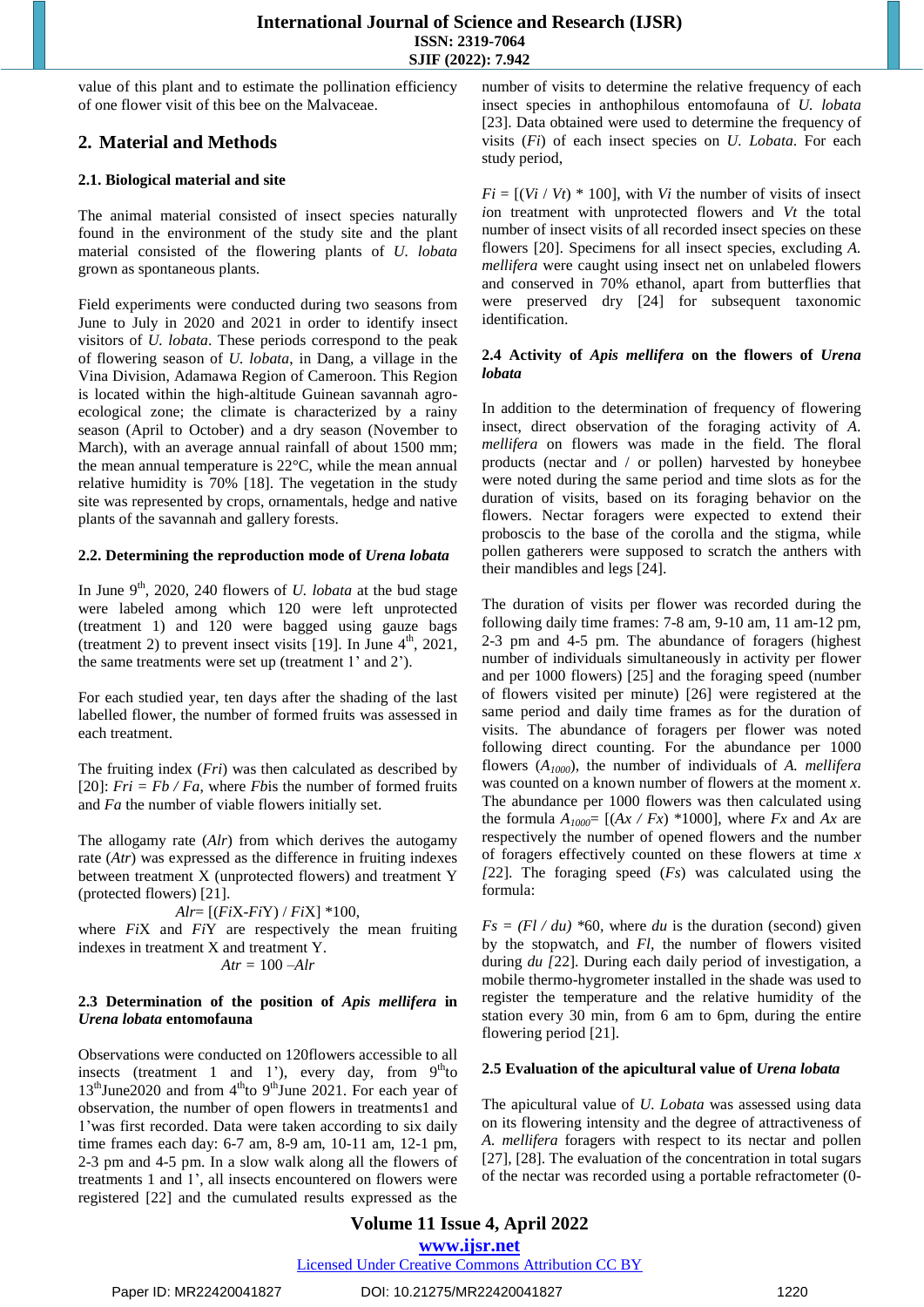90% Brix) and a thermometer that gave the ambient temperature.

#### **2.6. Evaluation of the effect of insects including** *Apis mellifera* **on** *Urena lobata* **production**

For each investigation year, this evaluation was based on the impact of flowering insects on pollination, the impact of pollination on *U. lobata* fruiting, and the comparison of production (fruiting rate, percentage of fruits with seed and percentage of normal or well developed seeds) of unprotected flowers and those of protected flowers [19]. For each observation period, the fruiting rate due to the influence of foraging insects (*Fri*) was assessed using the following formula:

*Fri* = { $[(FX + Eg) - FY / (FX + Eg) ] * 100$ }, where *FX* and *FY* are the fruiting rates in treatment *X (*unprotected flowers) and treatment *Y (*flowers protected from all insect visits), and *Eg* the effect of the gauze bag net which can be calculated using the formula *Eg*= *FY-FZ*, where *FZ* is the fruiting rate in treatment *Z (*flowers protected then unbagged and rebagged without insect or any other organism visit) [29]. Finally,  $Fri = \{ [(FX-FZ) / (FX + FY-FZ) ] * 100 \}$  [29].

The fruiting rate of a treatment  $(Fr)$  is  $Fr = [(b/a) * 100]$ , where *b* is the number of fruits formed and *a*is the number of viable flowers initially set [25].

At the maturity, fruits from each treatment were harvested and counted. The fruiting rate and the percentage of normal seeds were then determined for each treatment.

The impact of flower visiting insects including *A. mellifera* on normal seeds was evaluated using the same method as mentioned above for the fruiting rate.

#### **2.7 Assessment of the pollination efficiency of** *Apis mellifera* **on** *Urena lobata*

In parallel to the constitution of treatments 1, 1', 2 and 2', 300 flowers at the bud stage were labeled in 2020 and 2021, and two treatments were formed:

- Treatments 3 in 2020 or3' in 2021: 200 flowers protected using gauze bags to prevent insect visitors and destined to receive one visit of *A*. *mellifera*. Each opened flower of treatment 3 and 3' were inspected. Hence, the gauze bag was delicately removed and this flower was observed for up to 10 minutes. Each flower visited once by *A*. *mellifera* was marked then reprotected. Unvisited flowers by this bee were included in treatments 4 or 4' [30];
- Treatments 4 in 2020 or4' in 2021: 100 flowers destined to be unbagged and rebagged without the visit of insects or any other organism. Each opened flower of treatments 4 and 4' were inspected. Hence, the gauze bag was delicately removed and this flower was observed for up to 10 minutes, while avoiding its visit by insects or any other organism [30].

The contribution of *A. mellifera* in the fruiting rate and the percentage of normal seeds were calculated using data of treatments 3 and 4 for 2020 and those of treatments 3' and 4' for 2021.

For each observation year, the contribution of *A. mellifera* in the fruiting rate (*FrA*) was calculated using the following formula: *FrA*= {[(*FA*-*FZ*) / *FA*] \* 100}, where *FA* is the fruiting rate in treatment *A* (flowers visited exclusively by *A. mellifera*) [30]. The impact of *A. mellifera* on normal seeds was evaluated using the same method as mentioned above for the fruiting rate.

#### **2.8 Data treatment**

The statistical analysis was done using Excel 2016 and Statgraphics plus 5.0fawasoftware. Data were analysed using descriptive statistics (calculation of means, standard deviations and percentages) and four tests: ANOVA (*F*) for the comparison of means of more than two samples; Student's *t*-test for comparing the means of two samples; Chi-square  $(\chi^2)$  for the comparison of percentages; Pearson's correlation coefficient (*r*) for the study of linear relationships between two variables.

#### **3. Results and Discussion**

#### **3.1 Reproduction mode of** *Urena lobata*

In 2020, the fruiting index was 1 and 0.86 respectively for treatments 1 and 2, while in 2021 it was 0.97 for treatment 1' and 0.80 for treatment 2'. Hence, *Alr* was 14% and *Atr*was86% in 2020 against 17% and 83% in 2021. Thus *U. lobata* has a mixed mating mode, allogamous and autogamous, with the predominance of autogamy over allogamy. A mixed reproduction regime with the predominance of autogamy over allogamy could be explained by the structure of the flower [31]. *Urena lobata* are self-compatible and usually self-pollinated [32], [33].

#### **3.2 Place of** *Apis mellifera* **in** *Urena lobata* **floral entomofauna**

In total, 10 insect's species belonging to eight families under seven orders visiting the *U*. *lobata* flowers were recorded during the two studied period (table 1). Out of these, five species belonged to Hymenoptera (87.75%), three to Lepidoptera (7.75%), one to Coleoptera (2.04%) and one to Diptera (2.85%). A total of 110 visits in 2020and 135 visits in 2021 were recorded from all insect species. Among these visits, *A. mellifera* alone recorded 88 (80%) in 2020 and 93 (68.88%) in 2021 (Table 1). The difference between these two percentages is not significant ( $\chi$ 2 = 3.25; *df*= 1; *P* > 0.05). *Apis mellifera* was also shown to be the main floral visitors of another Malvaceae, *Gossypium hirsutum* L., in Maroua [34]. The fact that, *A. mellifera* was the main floral insect visitor could be explained by the strategies adopted by this bee which consist of recruiting a great number of workers for the exploitation of an interesting nutritional source [35], [36], [37]. Consequently, there may be a limitation of the number of visits of other insect species due to the occupation of the majority of open flowers by *A. mellifera* workers.

**Volume 11 Issue 4, April 2022 www.ijsr.net**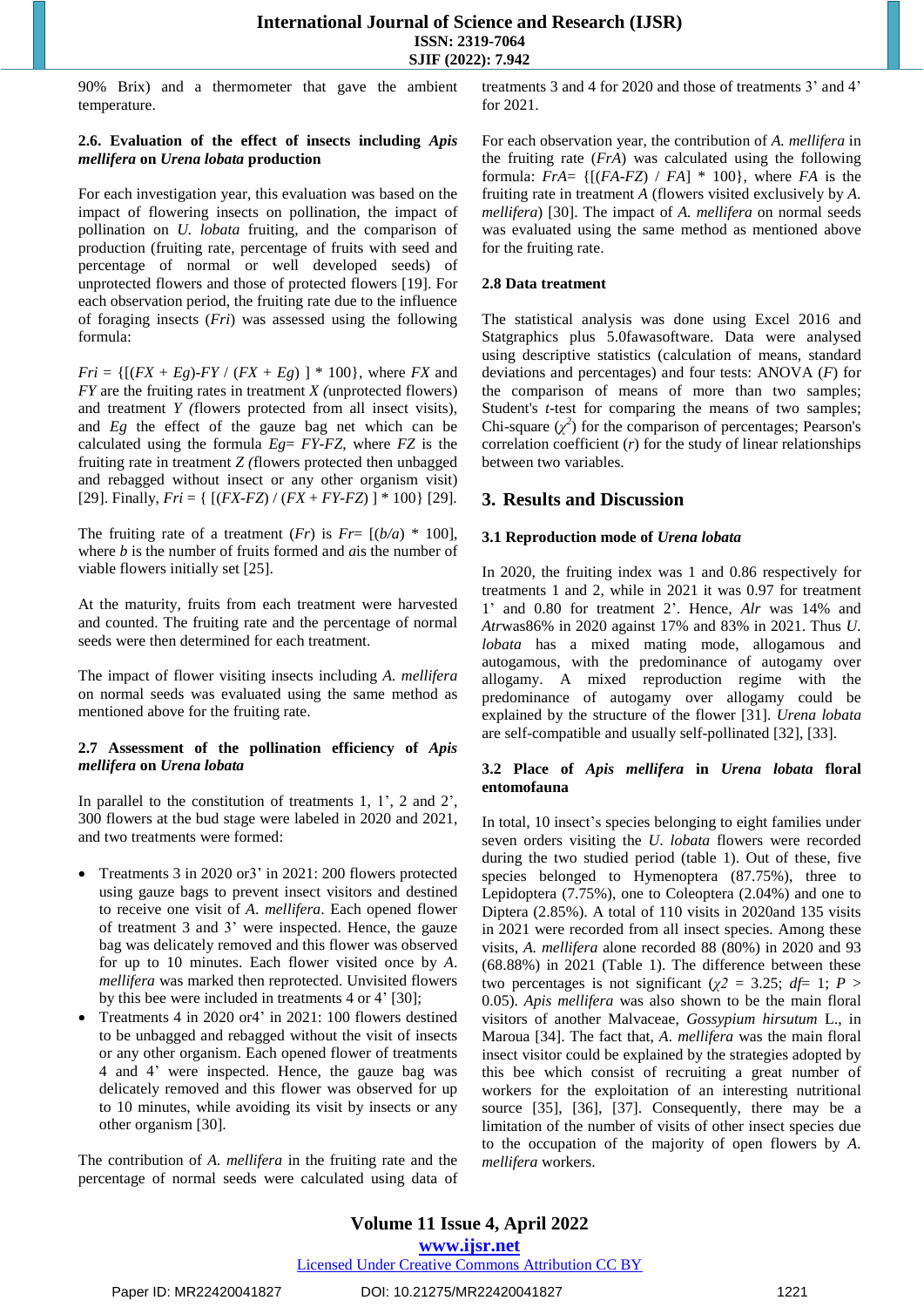# **International Journal of Science and Research (IJSR) ISSN: 2319-7064 SJIF (2022): 7.942**

**Table 1:** Diversity of flowering insects on *Urena lobata* in 2020 and in 2021 at Dang, number and percentage of visits of different insects

|              | 2020          |                            | 2021                     |           | 2020 / 2021                 |                  |            |           |  |
|--------------|---------------|----------------------------|--------------------------|-----------|-----------------------------|------------------|------------|-----------|--|
| Order        | Family        | <b>Genus and species</b>   | $n_{I}$                  | $p_1(\%)$ | $n_{I}$                     | $p_{1}$ , $(\%)$ | $n_T$      | $p_T(\%)$ |  |
| Diptera      | Calliphoridae | Calliphora sp. (ne)        | $\overline{\phantom{0}}$ |           |                             | 5.18             | 7          | 2,85      |  |
| Hymenoptera  | Apidae        | Apis mellifera (ne, po)    | 88                       | 80        | 93                          | 68.88            | 181        | 73,87     |  |
|              |               | Amegilla sp.1 (ne)         | 3                        | 2.72      | 6                           | 4.44             | 9          | 3, 26     |  |
|              |               | Amegilla acraensis (ne)    | ۰                        |           |                             | 0.74             |            | 0,01      |  |
|              | Halictidae    | <i>Braunsapis</i> sp. (po) | 6                        | 5.45      | 13                          | 9.62             | 19         | 7,75      |  |
|              | Formicidae    | $(1 \text{ sp.})$ (ne)     | 2                        | 1.81      | 3                           | 2.22             | 5          | 2, 04     |  |
| Lepidoptera  | Hesperiidae   | $(1 \text{ sp.})$ (ne)     | 2                        | 1.81      |                             | 0.74             | 3          | 1, 22     |  |
|              | Papilionidae  | Papilio demodocus (ne)     |                          | 6.36      | 5                           | 3.70             | 12         | 4,89      |  |
|              | Pieridae      | Catopsilia florella (ne)   |                          | 0.90      | $\mathcal{D}_{\mathcal{L}}$ | 1.44             | 3          | 1, 22     |  |
| Coleoptera   |               | $(1 \text{ sp.})$ (ne)     |                          | 0.90      | 4                           | 2.96             | 5          | 2, 04     |  |
| <b>Total</b> |               |                            | <b>110</b>               | 100       | 135                         | <b>100</b>       | 245        | 100       |  |
|              |               |                            | 8 species                |           |                             | 10 species       | 10 species |           |  |

 $n<sub>I</sub>$ : number of visits on 120 flowers in 4 days;  $n<sub>I</sub>$ : number of visits on 120 flowers in 5 days;  $p<sub>I</sub>$  and  $p<sub>I</sub>$ : percentages of visits;  $p_1 = (n_1/88) * 100$ ;  $p_1 = (n_1/135) * 100$ ; sp.: undetermined species; ne: nectar collection; po: pollen collection

#### **3.3. Activity of** *Apis mellifera* **on** *Urena lobata* **flowers**

On *U. lobata* flowers, individuals of *A. mellifera* harvested nectar (Figure 1) regularly and intensively. The collection of pollen was less frequent. The difference observed between the mean number of nectar collection visits and that of pollen harvest visits was highly significant in 2020 ( $t = 6.05$ ; *df* = 581; *P*< 0.001*)* as well as in 2021 (*t* = 17.57; *df* = 462; *P*< 0.001). This difference could be explained by the accessibility of each of these floral products and by the needs of the colonies of the foraging bees [38], [39]. Otherwise, according to [14] in Ouagadougou, *A. mellifera* intensely harvested exclusively nectar on the same plant species. The variations observed in this study could be explained mainly by the real needs of the colonies from which originated honeybee workers [40].



**Figure 1:** *Apis mellifera* worker collecting nectar in a flower of *Urena lobata*

The strong attractive nectar of this Malvaceae with respect to *A. mellifera* could be partly explained by the availability and the quality of this food as well as the best time to harvest it at the level of the flowers [37].

The activity of *A. mellifera* is link to the flowering of the studied plant. We found a positive and highly significant correlation between the number of *A. mellifera* visits and the number of *U. lobata* opened flowers in 2020 ( $r = 0.99$ ; *df*= 21;  $P < 0.01$ ) (Figure 2A) as well as in 2021 ( $r = 0.98$ ;  $d\dot{f} = 5$ ; *P* < 0.01) (Figure 2B).



**Figure 2:** Daily variation of the number of *Urena lobata* open flowers and the number of *Apis mellifera* visits on these organs in 2020 (A) and in 2021 (B) at Dang

# **Volume 11 Issue 4, April 2022 www.ijsr.net**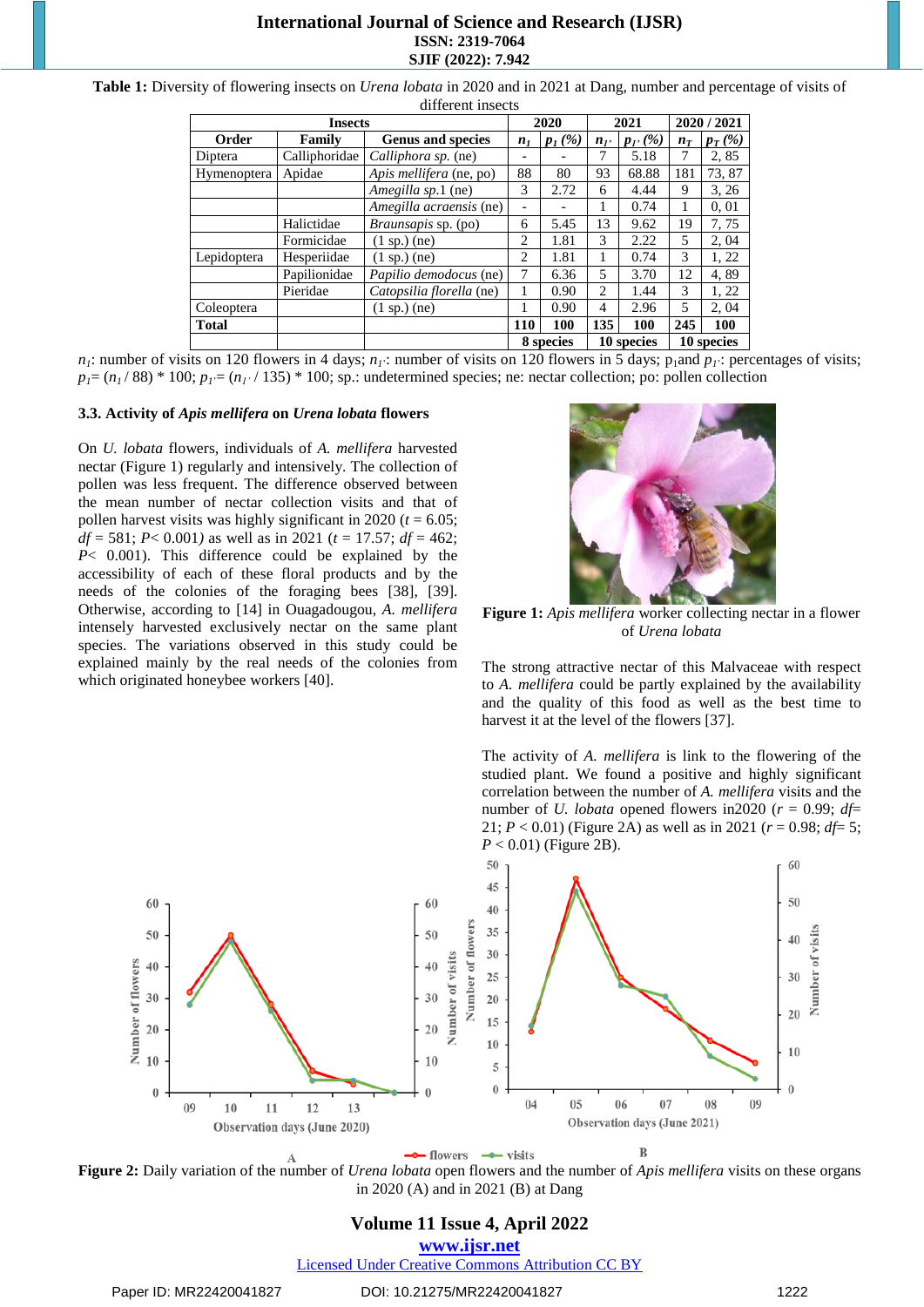The daily observation results show that *A. mellifera* workers were active on the flowers of *U. lobata* from 6 am to 1 pm, with a peak of visits between 8 am and 9 am in 2020as well as in 2021 (Figure 3). This daily period probably corresponds to the moment of highest availability of nectar and pollen in the flowers of this Malvaceae. Results of the present study confirm those carried out by [14] in Ouagadougou on the same plant species indicating that the peak of activity of *A. mellifera* was situated between 8 and 9 am. The period of daily activity of many flowering insects on a given plant species depends on the availability of pollen [41] or nectar [42] in its flowers.



**Figure 3:** Variations of the number of *Apis mellifera* visits on *Urena lobata* flowers according to the daily time frames in 2020 (A) and in 2021 (B) at dang

Regarding the effect of ambient temperature and the relative humidity on *A. mellifera* visits, it is clear that the effect of these two factors was insignificant throughout the two experimental periods. We found a non significant correlation coefficient between the temperature and the number of *A. mellifera* visits in 2020 ( $r = -0.14$ ;  $df = 2$ ;  $P > 0.05$ ) and in 2021 ( $r = -0.13$ ;  $df = 2$ ;  $P > 0.05$ ) (Figure 4A); we noticed a non significant correlation coefficient between the relative humidity and the number of *A. mellifera* visits recorded in 2020 (*r* = 0.13; *df* = 2; *P >*0.05) and in 2021 (*r* = 0.37; *df* = 2; *P >*0.05) (Figure 4B). In three days of rainfall during our observations in 2020 and 2021, we didn't observe any activity of honeybee workers.





In 2020, the highest mean number of *A. mellifera* individuals simultaneous in activity was 1 per flower and 132 per 1000 flowers ( $n = 61$ ;  $s = 43$ ;  $min = 40$ ;  $max = 240$ ). In 2021, the corresponding figures were 1 per flower and 209 per 1000 flowers ( $n = 76$ ;  $s = 72$ ;  $min = 60$ ;  $max = 360$ ). For the abundance per 1000 flowers, the difference between the two means was highly significant ( $t = 42.52$ ;  $df = 135$ ;  $P <$ 

0.001). The high abundance of *A. mellifera* individuals per 1000 flowers, and the positive and significant correlation between the number of *U. lobata* flowers and the number of *A. mellifera* visits, highlights the attractiveness of *U. Lobata* nectar and pollen for *A. mellifera*. This attractiveness could be explained by the highest availability and accessibility of these products. The mean duration of *A. mellifera* visit per

# **Volume 11 Issue 4, April 2022**

**www.ijsr.net**

Licensed Under Creative Commons Attribution CC BY

Paper ID: MR22420041827 DOI: 10.21275/MR22420041827 1223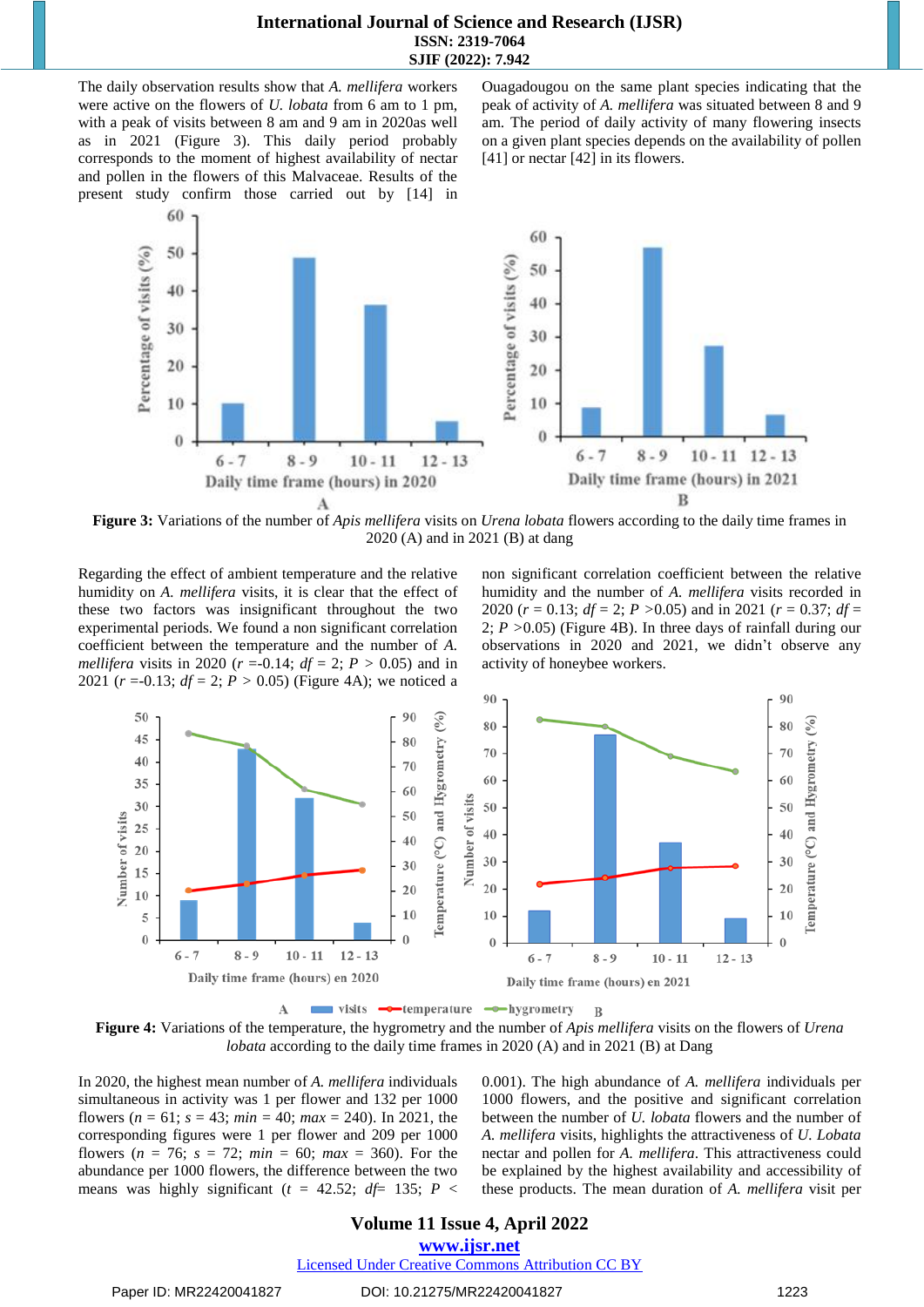*U. lobata* flower was 4.51 seconds (*n* = 583; *s* = 1.48) in 2020 and 4.97 seconds (*n* = 435; *s* = 2.23) in 2021. The difference between these two means was significant  $(t =$ 3.73;  $df = 1016$ ;  $P < 0.01$ ). Insects take longer time to obtain their maximum load of nectar and / or pollen on flowers where these resources are easily accessible and available in large quantities [43]. The mean foraging speed was 8 flowers per minute in 2020 (*n*=397, *s*=2) as well as in 2021 (*n*=304; *s*=1). The difference between these two means is not significant (*t =*1.54; *df*= 699; *P*> 0.05).

#### **3.4 Apicultural value of** *Urena lobata*

During the flowering seasons of *U. lobata*, we noted an elaborated activity of *A. mellifera* foragers at the level of its flowers: high abundance of workers per 1000 flowers, good nectar harvest, weak pollen collect and constancy of the foragers to the flowers during foraging bouts. The floral constancy is due to the fact that, workers of honeybees is generally capable to memorize and recognize the shape, colour and odour of the flowers visited during previous foraging trips [44], [45]. The mean concentration in total sugars of *U. lobata* nectar were25.5% (*n* = 49; *s* = 2.63) in 2020 and 26.18% (*n* = 57; *s* = 2.77) in 2021. The difference between these means is not significant  $(t = 1.28;$   $ddl = 104;$ *P*> 0.05). All these data make it possible to classify *U. lobata* in the category of highly nectariferous and slightly polliniferous bee plants. This Malvaceae could thus be grown to help stabilize *A. mellifera* colonies during the rainy season then to increase honey yield.

#### **3.5 Impact of flowering insects on** *Urena lobata* **production**

During nectar or pollen harvest on *U. lobata* flowers, foraging insects always shook flowers and regularly contacted anthers and stigma, increasing self-pollination and/or cross-pollination possibilities of this plant species.

Table 2 gives the fruiting rate, the mean number of seeds per fruit and the percentage of normal seeds in the different treatments of *U. lobata*. It appears from this table that:

- in 2020, the fruiting rates were 100%, 86.70%, 96.07% and 87.75% in treatments 1 to 4, respectively; in 2021, the corresponding figures were 97.50%, 80%, 93.41% and 81.95%in treatment 1' to 4'. The differences between these eight percentages are globally highly significant ( $\chi^2$  = 44.30; *df* = 7; *P* < 0.001). The difference between treatments 1 and 2 is highly significant  $(\chi^2$ 14.25;  $df= 1$ ;  $P < 0.001$ ) as well as that between treatments 1' and 2' ( $\chi^2 = 15.14$ ;  $df = 1$ ;  $P < 0.001$ ). Consequently, for the two studied years, the fruiting rate of unprotected flower (treatments 1 or 1') was higher than that of flower bagged (treatments 2 or 2').
- the mean numbers of seeds per fruit were 4.83, 4.83, 4.80 and 4.81for treatments 1 to 4; the corresponding figures were4.93, 4.19, 4.75 and 4.34for treatments 1' to 4'. The differences between these eight means are globally non significant ( $F = 0.97$ ;  $df_1 = 7$ ;  $df_2 = 865$ ;  $P > 0.05$ ).
- in 2020, the percentages of normal seeds were 97.07%, 79.55%, 94.47% and 86.90% in treatments 1 to 4, respectively; in 2021, the corresponding figures were 95.05%, 79.92 %, 85.99% and 78.01% respectively. The differences between the eight percentages are globally highly significant ( $\chi^2$  = 36.48; *df* = 7; *P* < 0.001). The difference was highly significant between treatments 1 and 2  $(\chi^2 = 14.87; df = 1; P < 0.001)$  as well as between treatments 1' and 2'  $(\chi^2 = 10.45; df = 1; P > 0.001)$ . Hence, for the two studied years, the percentage of normal seeds from unprotected flowers was higher than that from flowers bagged during their flowering period.

In 2020, the numeric contribution of the anthophilous insects was 13.3% in the fruiting rate and 18.04% in the percentage of normal seeds. In 2021, the corresponding figures were 17.94% and 19.07% respectively.

| Table 2: Fruiting rate, mean number of seeds per pod and percentage of normal seeds according to different treatments of |  |  | <i>Urena lobata</i> in 2020 and 2021 at Dang |  |  |  |
|--------------------------------------------------------------------------------------------------------------------------|--|--|----------------------------------------------|--|--|--|
|                                                                                                                          |  |  | Soods/fruit                                  |  |  |  |

| <b>Years</b> | <b>Treatments</b> | <b>NFS</b> | <b>NFF</b> | FR (%) | Seeds/fruit |      | <b>TNS</b> | <b>NNS</b> | %NS   |
|--------------|-------------------|------------|------------|--------|-------------|------|------------|------------|-------|
|              |                   |            |            |        | m           | S    |            |            |       |
| 2020         | 1 (FUP)           | 120        | 120        | 100    | 4.83        | 0.31 | 444        | 431        | 97.07 |
|              | $2$ (FBV)         | 120        | 104        | 86.7   | 4.74        | 0.30 | 401        | 319        | 79.55 |
|              | $3$ (FVAR)        | 153        | 147        | 96.07  | 4.80        | 0.38 | 706        | 667        | 94.47 |
|              | $4$ (FURV)        | 147        | 129        | 87.75  | 4.75        | 0.40 | 565        | 461        | 81.59 |
| 2021         | (FUP)<br>ı,       | 120        | 117        | 97.50  | 4.93        | 0.29 | 485        | 461        | 95.05 |
|              | (FBV)<br>2'       | 120        | 96         | 80     | 4.19        | 0.41 | 351        | 270        | 76.92 |
|              | (FVAR)<br>3,      | 167        | 156        | 93.41  | 4.79        | 0.37 | 757        | 681        | 89.99 |
|              | (FURV)            | 133        | 109        | 81.95  | 4.68        | 0.38 | 523        | 451        | 78.01 |

**FUP**: Unprotected flowers; **FBV**: Flowers bagged to prevent insect visits; **FVAR:** Flowers bagged, uncovered, visited once by *Apis mellifera* and rebagged; FURV: Flowers protected then unbagged and rebagged without insect visit; **NFS**: number of flowers studies; **NFF**: number of fruits formed; **FR**: fruiting rate; **TNS**: total number of seeds; **NNS**: number of normal seeds; **% NS**: percentage of normal seeds; *m***:** mean; **s**: standard deviation

#### **3.6 Pollination efficiency of** *Apis mellifera* **on** *Urena lobata*

During pollen and nectar harvest from *U. Lobata* flowers, workers of *A. mellifera* always came into contact with anthers and stigma, increasing the possibilities of *U. lobata* pollination. The percentage of the total number of visits during which foragers came into contact with the stigma of the visited flowers was  $80.10\%$  ( $n = 467$ ) in 2020 and 89.42% (*n* = 389) in 2021.

The comparison of the fruiting rates (Table 2) showed that the difference was significant between treatment 3 and treatment 4 ( $\chi^2 = 4.65$ ; *df*= 1; *P*>0.01) as well as between treatments 3' and 4' ( $\chi^2$  = 6.08; *df*= 1; *P* >0.01);

**www.ijsr.net**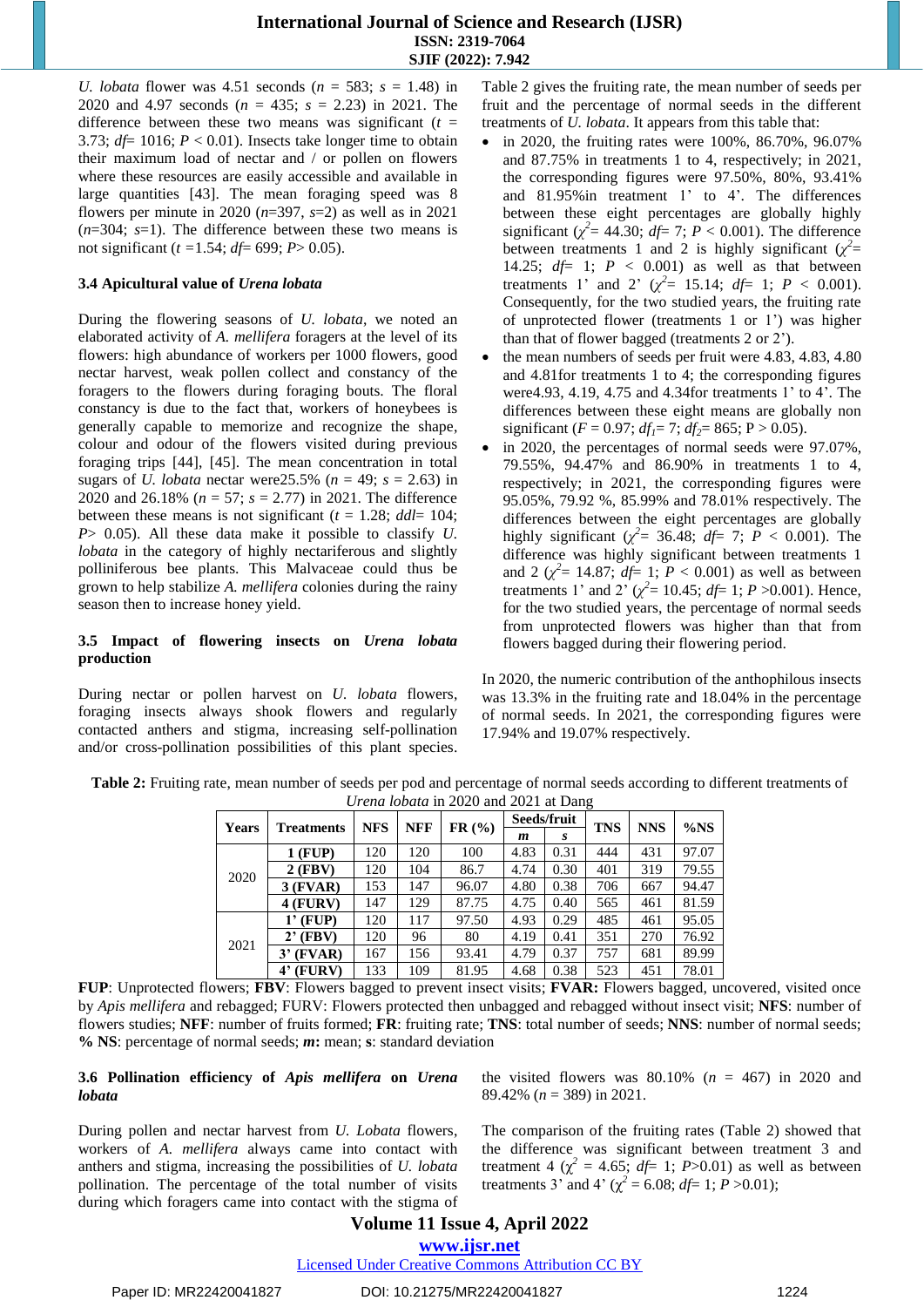The comparison of the mean number of seeds per fruit (Table 2) showed that the difference was not significant between treatments 3 and 4 ( $t = 1.75$ ;  $df = 242$ ;  $P > 0.05$ ) and between treatments 3' and 4' (*t* = 2.33*df*= 263; *P>*0.05);

The comparison of the percentages of normal seeds (Table 2) showed that the differences observed were highly significant between treatments 3 and 4 ( $\chi^2$  = 7.87; *df* = 1; *P*  $\langle 0.001 \rangle$  and significant between treatments 3' and 4' ( $\chi^2$ = 5.31;  $df = 1$ ;  $P < 0$ , 01).

The contributions of *A. mellifera* in the fruiting rate and the normal seeds via a single flower visit for the two cumulated years were 10.46%and 13.47%, respectively. Consequently, *A. mellifera* is important for *U. lobata* production since its presence can ensure adequate pollination. *Apis mellifera* workers could enhance self-pollination by applying pollen of one flower onto its own stigma [46]. They could provide cross-pollination through carrying pollen with their hair, silk, legs, mouthparts, thorax and abdomen, which is subsequently deposit on to the stigma of other flowers belonging to different plants of the same species (geitogamy) [47].

# **4. Conclusion**

At Dang, *U. lobata* is a plant species that highly benefits from pollination by insects, among which *A. mellifera* is the most important. The worker bees foraged on *U. lobata* flowers throughout its whole blooming period, and intensely harvested nectar and slightly collected pollen. The comparison of fruit and seed productions of flowers bagged and visited once by *A. mellifera* to those of flowers protected from insects then uncovered and rebagged without the visit of insects or any organism underlines the value of this bee in increasing fruit productions as well as seed quality. Based on these results, we recommend the installation of *A. mellifera* colonies at the vicinity of *U. lobata* populations to increase fruit productions. *Urena lobata* should to be grown or protected in the Adamawa Region of Cameroon to increase honey production and to strengthen *A. mellifera* colonies.

# **References**

- [1] G.C. Daily, "Nature's services: societal dependence on natural ecosystems," Island Press, Washington, DC., 392 p, 1997.
- [2] R.B. Brett, I. Rufus, ''Flower plantings increase wild bee abundance and the pollination services provided to a pollination-dependent crop,'' Journal of Applied Ecology, 51, pp. 890-898, 2014.
- [3] P. Batia, ''Insect induced self-pollination,'' Plant Systematics and Evaluation, 144 (3/4), pp. 315-320, 1984.
- [4] W.G. Lord, ''Successful cucumber production will continue to depend on honey bees in the near future,'' American Bee Journal, 125 (9), pp. 623-625, 1985.
- [5] A.S.H. Abdel-Moniem, T.E. Abd El-Wahab, N.A. Farag, ''Prevailing insects in Roselle plants, *Hibiscus*  sabdariffa L., and their efficiency on pollination," Archives of Phytopathology and Plant Protection, 44 (3), pp. 242-252, 2011.
- [6] J.B. Free, "Insect pollination of crops," 2<sup>nd</sup> edn., London, Academic Press, 684 p, 1993.
- [7] K.S. Delaplane, D.F. Mayer, ''Crop pollination by bees,'' Bulletin of Entomological Research, 90 (5), 449 p, 2000.
- [8] L. Gil, N. Gengler, F. Frédéric, ''How human reshaped diversity in honey bees (*Apis mellifera* L.): a review,'' Faunistic Entomology, 71, pp. 1-13, 2018.
- [9] C.J. Naveen, P.C. Joshi, ''Foraging behaviour of *Apis* spp. on apple flowers in a subtropical environment,'' New York Science Journal, 3 (3), pp. 71-76, 2010.
- [10]S. Dixa, V.S. Singh, ''*Urena lobata*: a green source of anti-oxidant,'' Journal of Plant Sciences, 2 (6), pp. 299- 303, 2014.
- [11]S. Mane, S. Bhairy, A. Momin, ''Exploring the pharmacognostic characteristics and antimicrobial potential of leaves of *Urena lobata* L.,'' International Research Journal of Pharmacy, 7 (11), pp. 31-37, 2016.
- [12]S.B. Sayyad, B.M. Dasari, L**.**A. Shaik, ''A pharmacological review of *Urena lobata* plant,'' Asian Journal of Pharmaceutical and Clinical Research, 9 (2), pp. 20-22, 2016.
- [13]T.I. Muhammad, A.U. Mohammad, ''A revision on *Urena lobata* L.,'' International Journal of Medicine, 5 (1), pp. 126-131, 2017.
- [14]S. Moussa, Contribution à l'étude du cycle des miellées et du cycle biologique annuel des colonies d'abeilles *Apis mellifica adansonii* Lat. à l'ouest du Burkina Faso, Thèse de Doctorat de Troisième Cycle, Université de Ouagadougou, 170 p, 1993.
- [15]M. Rinku, P.U. Sanjay, **''**Morpho-anatomical studies of leaves of *Urena lobata* L*.*,'' International Journal of Pharmaceutical Innovations, 3 (1), pp. 22-29, 2013.
- [16]R. Freedman, Famine Foods: Malvceae, Perdue University, Perdue, in, [http://www.hort.perdue.edu/newcrop/faminefoods/ff\\_fa](http://www.hort.perdue.edu/newcrop/faminefoods/ff_families/MALVACEAE.html) [milies/MALVACEAE.html,](http://www.hort.perdue.edu/newcrop/faminefoods/ff_families/MALVACEAE.html) 3 p, 1998.
- [17]Ezeabara, A. Chinelo, C.U. Okeke, Aziagba, O. Bibian, Ilodibia, V. Chinyere, ''Bee - plants of Southeastern Nigeria - a Review,'' The Bioscientist, 1 (1), pp. 94-98, 2013.
- [18]J.A. Amougou, S.A. Abossolo, M. Tchindjang ''Variability of precipitations at Koundja and Ngaoundere based on temperature changes of Atlantic Ocean and El NINO,'' Revue Ivoirienne des Sciences et Technologie, 25, pp. 110-124, 2015.
- [19]D.W. Roubik, Pollination of cultivated plants in the tropics, Food and Agriculture Organization of the United Nations, 209 p, 1995.
- [20]F.F.-N. Tchuenguem, J. Messi, A. Pauly, ''Activité de *Meliponula erythra* sur les fleurs de *Dacryodes edulis* et son impact sur la fructification'' Fruits, 56, pp. 179-188, 2001.
- [21]Demarly, ''Génétique et amélioration des plantes,'' Paris, Masson, 577 p, 1977.
- [22]F.F.-N. Tchuenguem, Activité de butinage et de pollinisation d'*Apis mellifera adansonii* Latreille (Hymenoptera: Apidae, Apinae) sur les fleurs de trois plantes à Ngaoundéré (Cameroun): *Callistemon rigidus*  (Myrtaceae), *Syzygium guineense* var*. macrocarpum*  (Myrtaceae) et *Voacanga africana* (Apocynaceae), Thèse de Doctorat d'Etat, Université de Yaoundé I, 103 p, 2005.

# **Volume 11 Issue 4, April 2022**

**www.ijsr.net**